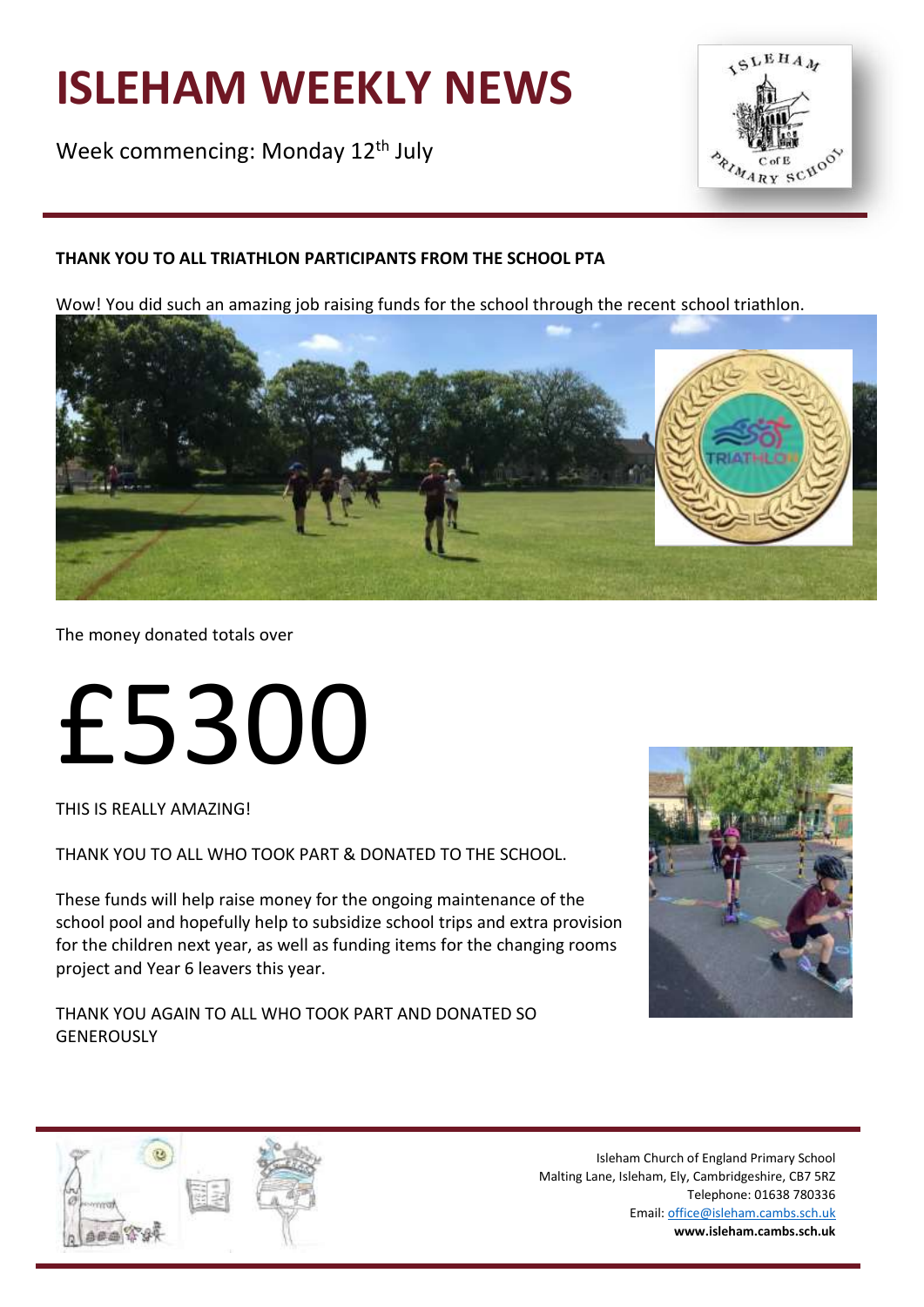#### **SCIENCE WEEK**

Our Science Week began last week on the 5th July 2021, and involved the children with the opportunity to immerse themselves in science learning and fun.

To start the week off with a 'super start' the school took turns to have an outreach science sonic show from the Cambridge Science Centre, learning all about hearing. Andrew kept the classes engaged with a range of interactive experiences such as watching a ping pong ball move on a drum to show how vibrations are used for hearing and a slinky to show the vibrations moving along.

On Tuesday and Wednesday the school had a visitor from the Amey recycling centre at Waterbeach, to teach about the importance of recycling and how it helps the planet. Year 6 also continued on this theme by making plant pot holders from plastic bottles and carrying out a litter-pick around the village.

Moving through the school last week, there were lots of fun science sessions being taught, from learning about nocturnal animals, to the attraction of magnets, reusing materials, floating & sinking, elastic band propulsion and even encouraging biodiversity to the school grounds with the clearance of the pond and redesigning the plant area.

The Year 6 children did a great job too creating their interactive science stalls. And overleaf, you will see the Reception children's super Science based on the book 'The owl who was afraid of the dark'. Well done to all!



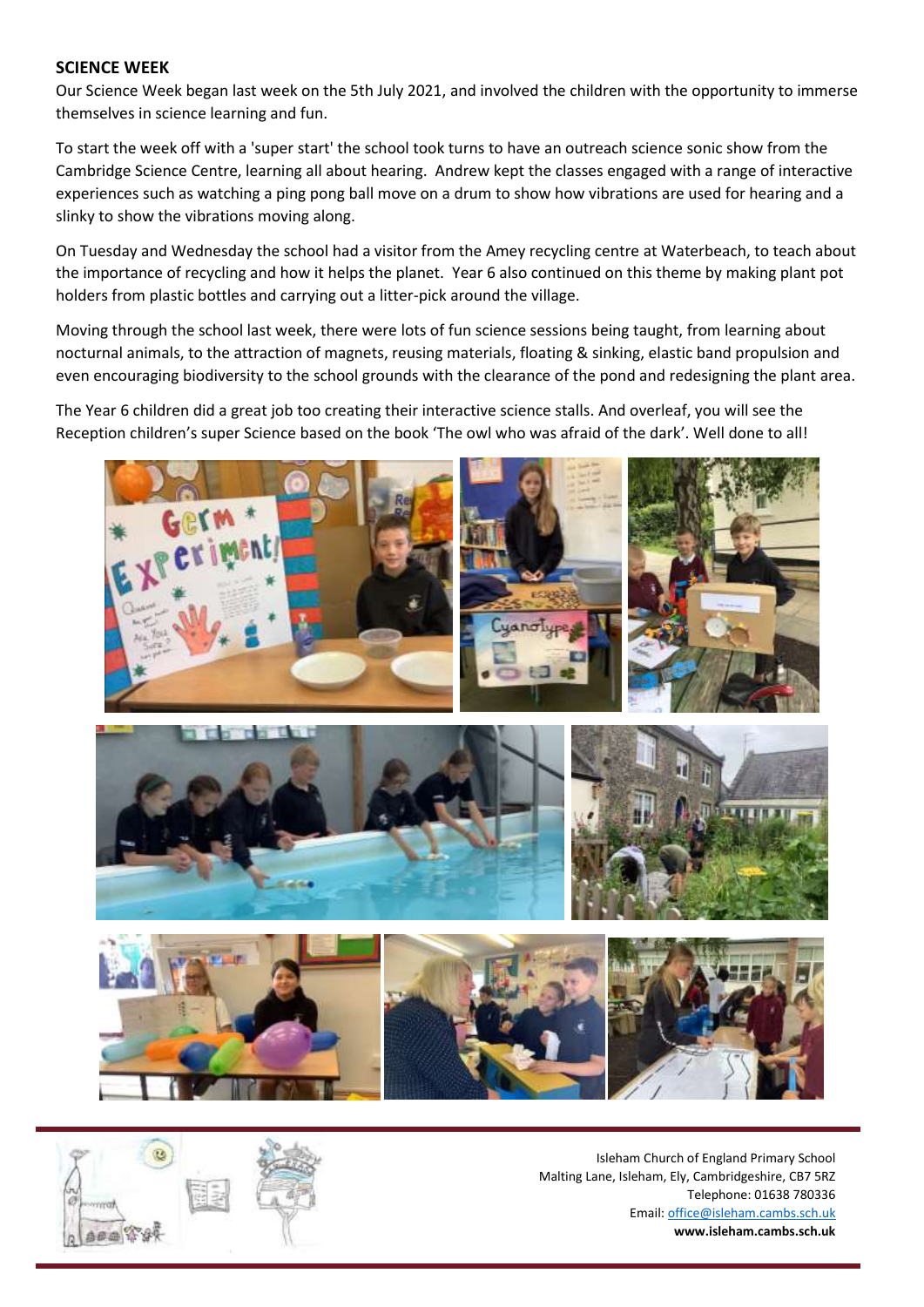

#### **ASSEMBLIES & MUSIC THIS WEEK**

This week we will be thinking in our Picture News assembly about the following question:-



We will also be considering our Christian values